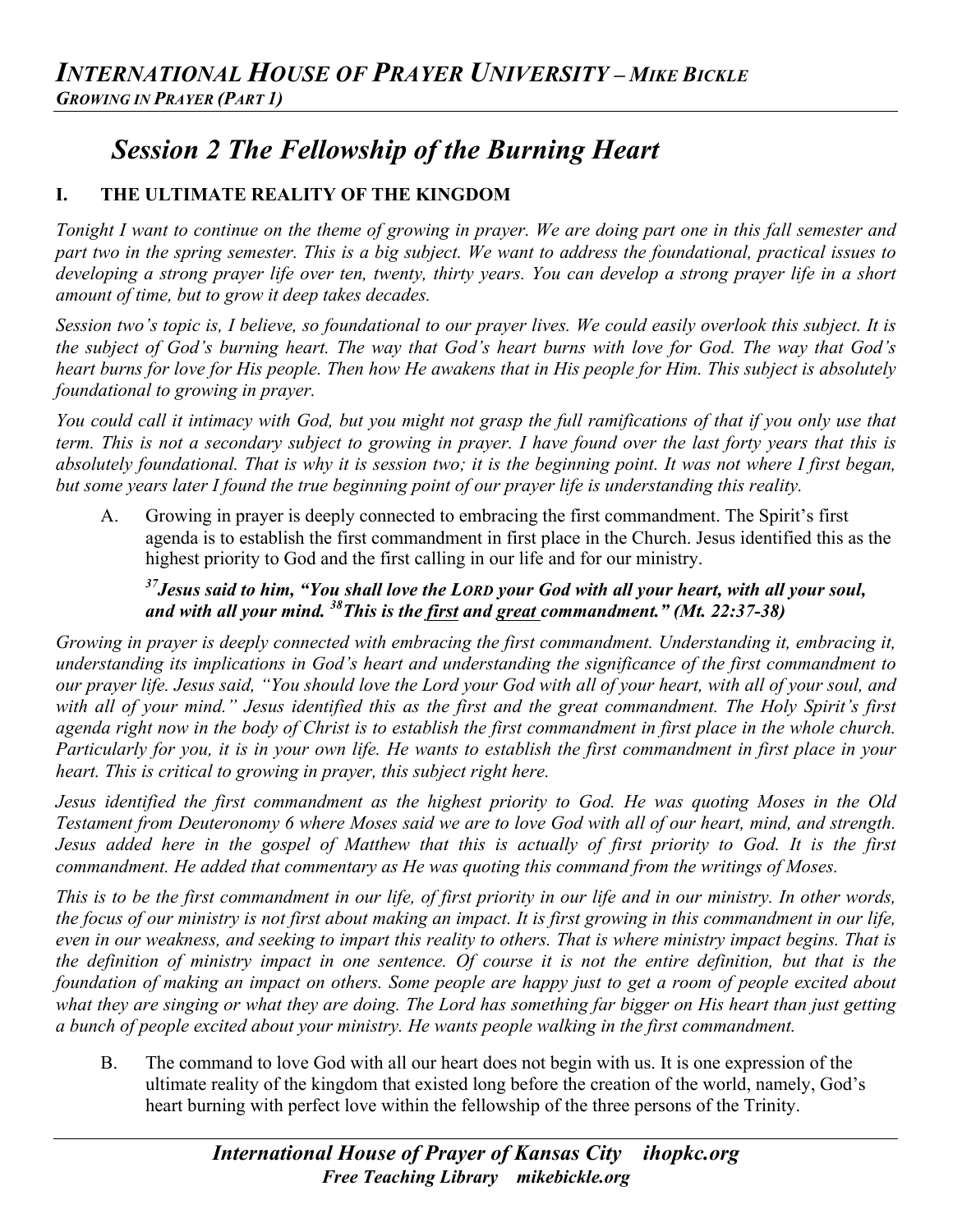*The command to love God with all of our heart does not begin with us. The command to love God with all of our heart is actually one expression of the ultimate reality of the kingdom. It is a reality that existed long before the creation of the world. Before God ever created the world and before He ever told us to love Him with all of our hear, He loved us with all of His heart.*

*God loved God with all of His heart. The three persons in the Godhead: Father, Son and Holy Spirit, one God in three persons. Each of these distinct persons loves the other with all of their heart and their mind. Then they loved us in that same intensity. They have called us to respond, again in our weakness and in our brokenness, but in the grace of God, that we would continually grow in this grace to love Him with all of our heart.*

*This "all of our heart and all of our mind" loving is actually a reality that exists in God from eternity past. God has always loved God this way. When He calls us to love Him this way, He is saying, "You are just in an overflow of a reality—the ultimate reality—that has existed from the foundation of the world." That is God's heart burning in love within the fellowship of the Trinity.*

C. The essence of how God thinks and feels is summed up in wholehearted love. The Lord has great power and wisdom, which He uses solely to express His love.

*God is love. That is what the Scripture says. God is love. 1 John 4:16, "God is love." Love is the very essence of how God thinks and feels. Love is not just something He does. It is something He is at the core of His being. In our context tonight, growing in prayer is based on understanding this reality, receiving it, and being focused on it.* 

D. We understand the first commandment best by seeing it in its eternal context of the fellowship in the Godhead, rather than seeing it as one aspect of kingdom ethics. God wants us to respond in wholehearted love because it is *who He is* and *who He created us to be*. We were created in His image for wholehearted love. It is the essence of salvation and our relationship with God.

*We understand the first commandment best by seeing it in its eternal context. Meaning the first commandment is not just a kingdom ethic like serve one another, bless your enemies, stay away from impurity, love God with all of your heart. It is not just one of the very important kingdom ethics. The context of loving God is the way God loved God in eternity past. That is the context for understanding this mandate from God. It is much more than a kingdom ethic or a kingdom behavior.* 

E. One foundational premise in Scripture is that God loves us with the same intensity that God loves God. We must abide in and stay focused on this truth (Jn. 15:9; 17:23).

# *9 "As the Father loved Me, I also have loved you; abide in My love." (Jn. 15:9)*

*This is one of my favorite truths. I want to encourage you to really take hold of this. One of the foundational premises in Scripture is that God loves us with the same intensity that God loves God. Jesus is the only one who revealed that. He revealed it very clearly in the gospel of John. When you understand that revelation of God's heart from the lips of Jesus, then we understand that, from Genesis to Revelation, this is what God was after. God was after love filling the entire earth, starting in this age, throughout the Millennial Kingdom, and then on*  into the eternal state and the new heavens and the new earth. That we would love God in the same intensity that *God loves us, and that we would understand God loves us in the intensity that God loves God.* 

*John 15:9 is the verse I have referred to the most. If I had to pick the one verse that I have referred more to than any other verse in forty years of teaching, it would be John 15:9. Now verse 7 is the abiding in the Word, which is all about prayer leading up to this in verse 9. Not that you have to do that, but if this is a new verse to some of you, I just want to highlight that in my opinion this is absolutely central to a life of growing in prayer—abiding*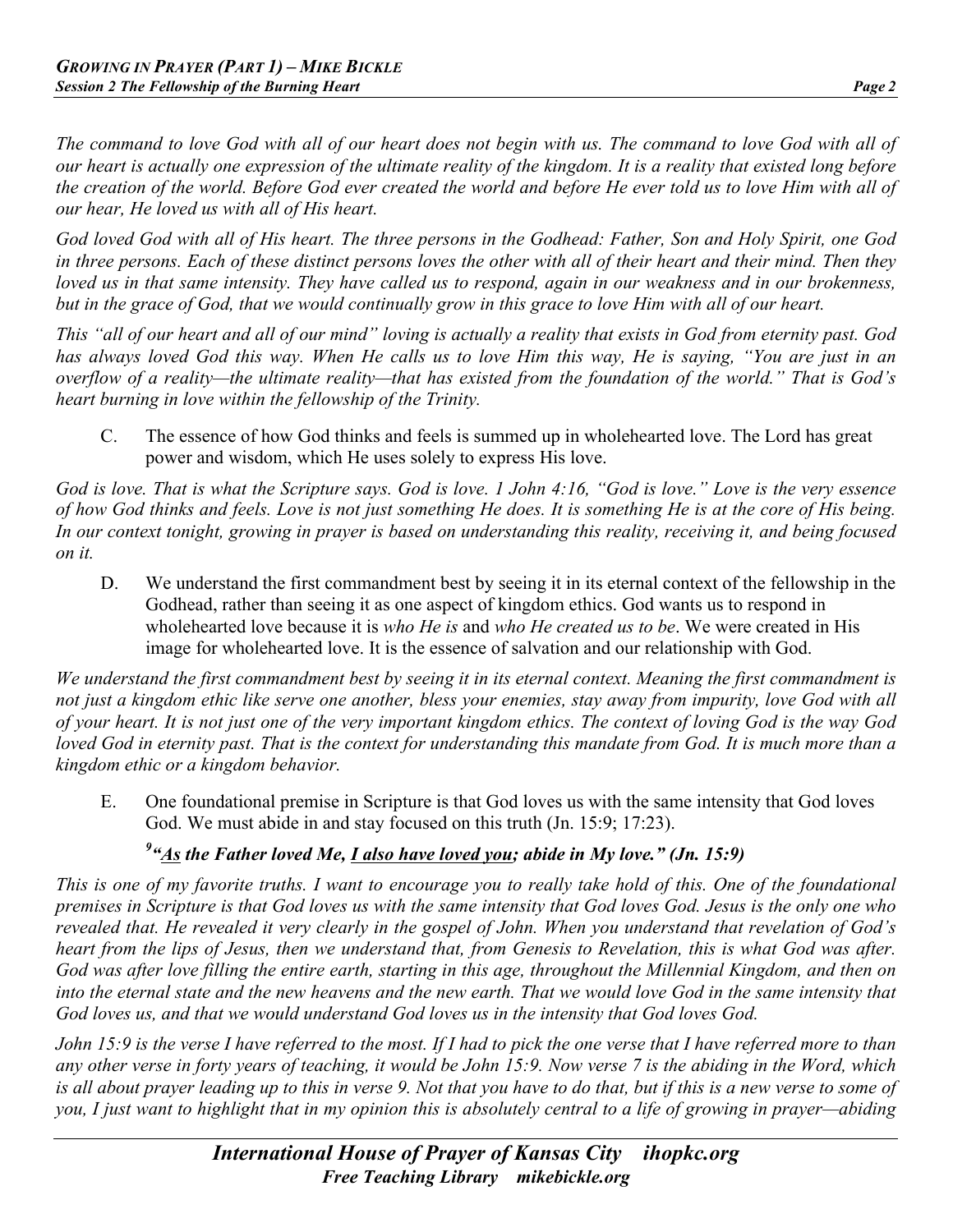*in the Word—which is really John 15:7, just before this. In verse 9, Jesus said, "As the Father loved Me, I have also loved you." In other words, "In the same intensity that the Father has loved Me, in the same intensity I have loved you."*

F. The love burning in God's heart has at least five distinct and deeply interrelated expressions.

*There are five expressions of the love that burns in God's heart. Again, these are intricately tied to growing in prayer and being motivated in prayer. When I lose motivation in prayer, I lock into this reality. When I lose confidence in prayer—meaning if I think God is about to just ignore me or just disregard me because I have stumbled, I have tripped, I am not connecting with Him in the way I want—I go back to these truths. It not only motivates me in prayer, but it gives me confidence that even in my weakness my prayers matter because God delights in the relationship that He has with us with such intensity.* 

1. *God's love for God:* Each person in the Trinity intensely loves the others with all His heart. *These five expressions of this burning heart that God has beginning, number one, with God's love for God. God intensely loves God. The Father intensely loves the Son, intensely loves the Spirit and vice versa.* 

2. *God's love for His people*: He loves His people with all of His heart, mind, and strength. He loves the redeemed with the same intensity that He loves within the fellowship of the Trinity.

*God loves us with all of His mind. Imagine that reality. These are not just truths we look at and say, "Wow, that is kind of neat." These are truths we want to thank God for. We want to ask Him to give us living understanding. Today as I was praying for this session, I was going down these five things and thanking the Lord specifically for them and pondering each one of them and asking the Holy Spirit to teach me more, to mark me with all five of these. Not one of the five. All five of them. I want that because that is what the kingdom of God is about. It is the way to grow in prayer.* 

*I look at a lot of folks trying to grow in prayer separated from this reality. Prayer ends up being a duty that they*  embrace as a way just to get more circumstantial blessing. As long as they want more blessing, they will put up *with prayer. Prayer is not a delight when it is just a means to an end, to get our lifestyle blessed. God does bless our lifestyle. There is not delight in prayer if we separate it from this reality of His love.*

3. *Our love for God*: The Spirit imparts God's very own love to His people (Rom. 5:5).

*The way we love God is an expression of His burning heart. It is His own love that He has one for the other in the Trinity. That is the love that is imparted to us. It says in John 17:26 that we love Jesus with the love wherein the Father loves Jesus. John 17:26, we love Jesus in the love the Father loves Him. Even the love we have for God is an impartation of that burning heart that God possesses.* 

4. *Our love for ourselves*: We love ourselves in God's love and for God's sake.

*We are to love ourselves in God's love and for God's sake. This is something that some folks neglect. Others trip over this reality. They are confused by it and trip over it. I like to share the story—I share it every time—of the lady who prayed, "Lord, I want to love my neighbor as I love myself."*

*The Lord said, "That is the problem. You do love your neighbor as you love yourself. But you hate yourself. That is why you hate your neighbor." This is really true. Many people despise others because they despise themselves. We will never love others more than we love ourselves in the love of God for God's sake.*

*In other words, we see the investment God has made in us and how precious and true that investment is, and who we are to Him, and we say, "Thank You for who I am," in the essence of who we are in our personality. Yes, we want to improve in our character and the issues of our life. There are areas where we are improving, in*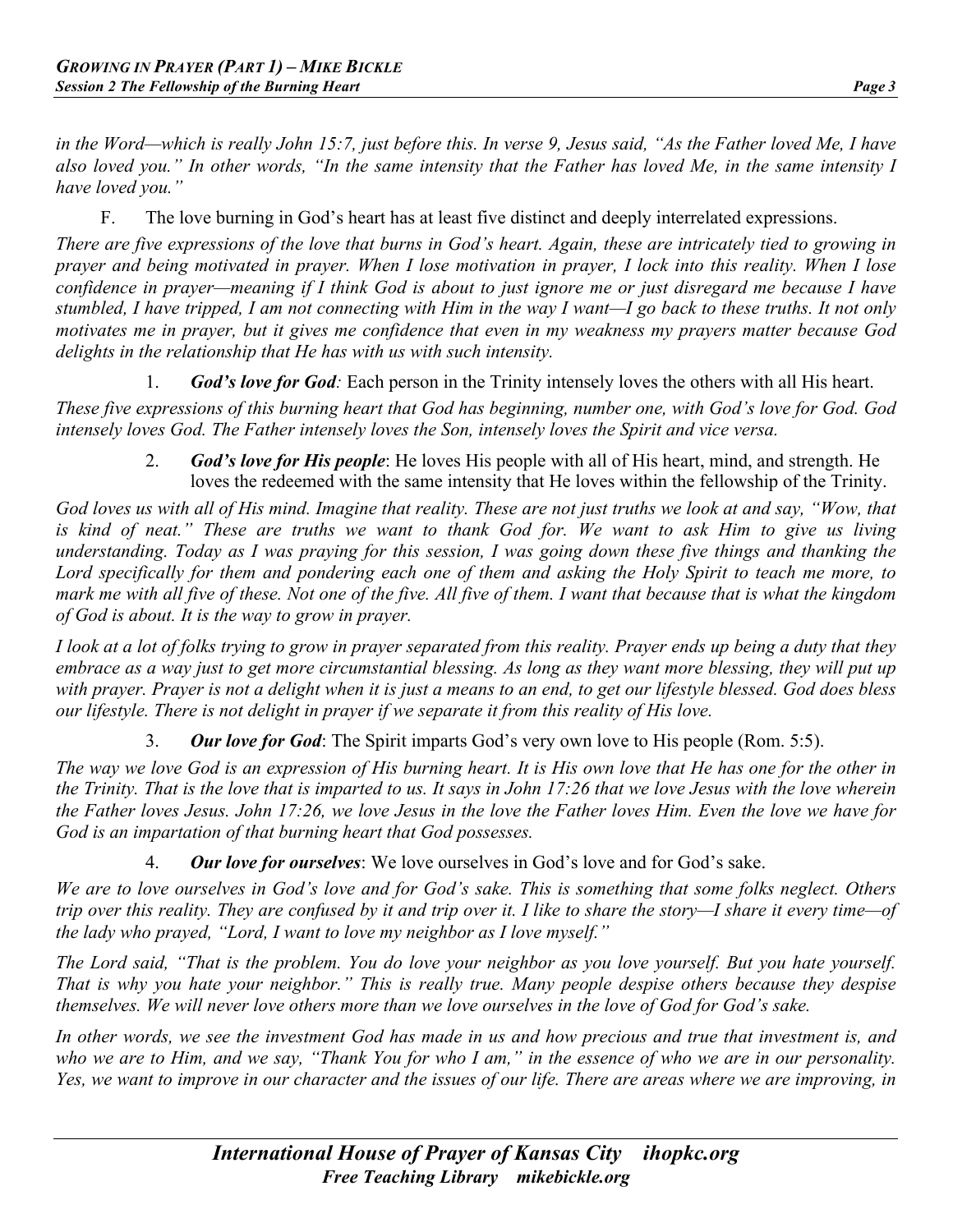*wisdom and godliness, but the core essence of the real you is the gift of God. Through the transforming power of grace God has worked something in you that is very dear to Him and He loves it. He wants you to love it.* 

*God wants us to enjoy Him enjoying us. Did you know the Lord is actually enjoying you, but some of you are not connected with it? You despise yourself, and you have no connection with God enjoying you. He actually wants you to enjoy Him enjoying you. I am saying that not as a correction. I am saying that as a statement of liberty, as a statement of hope, like, "Wow!"*

*Our prayer life will not go very far if we despise ourselves. Even if we are aiming to love God, but we despise who we are in His sight in the grace of God, who we are in the grace of God, our prayer life will not go to the same dimension of maturity. These are not just subjects that are to build up your spiritual life unrelated to prayer, though that would be good in and of itself. These are also dynamically related to growing in prayer.*

5. *Our love for others*: We love others in the overflow of experiencing God's love (1 Jn. 4:19).

*Our love for people is actually the fruit of the first four. When we touch the first four, our love for others grows.* 

G. These five expressions of love constitute what I refer to as *the fellowship of the burning heart.*  Our greatest destiny is to participate in the burning love in the family dynamics of the Trinity.

*I refer to these five expressions of love as the fellowship of the burning heart. You do not have to use that term, but there is this fellowship that the Father has, with a burning heart, with the Son. That the Son has with the Spirit. That fellowship is what God has with us. That fellowship we can have with one another. That fellowship is so critical and foundational to the kingdom of God. I refer to this as the fellowship of the burning heart,*  entering into it. Our greatest destiny is to participate in the burning love in the family dynamics within the *Trinity.* 

*When I talk about the family dynamics of the Trinity, I mean between the Father, Son and the Spirit. Their unity. Their love. Their mutual embrace and working together. There are many dynamics. We are called to participate in some of those dynamics. We are not just the work force on the earth that gets the kingdom done. We are the vehicle that God uses to extend His kingdom, yes, but also something far more dynamic. Beloved, we are called in a way the angels are not called. We are called to participate in the family dynamics of the Father, Son, and Holy Spirit. God calls us sons and daughters. The Scripture calls us the bride of Christ, the eternal companion of Jesus forever. We are not angels who serve God at a distance. They serve God at a distance as merely servants. Yes, we serve God, but we are in the family. We are in the royal family. We have the indwelling Spirit,* and we can participate in the family dynamics of the Trinity, of the Godhead, in the way that angels cannot. *This is absolutely critical. Not that we are mature in this right now, but it is critical that we are reaching to grow in this and talking to the Holy Spirit about this. That it is critical for the maturing of our prayer life is the point I am making.*

- H. *Abide in love*: To "abide in love" means to continually live in it and reflect on it. This requires that we *stay focused on* living in God's love in its various expressions. We are to set our heart to go deep in our understanding of this.
- I. Our primary life goal is to be focused on receiving and expressing God's love. We are to make this the primary preoccupation of our life before, during, and after revival. We do not need to wait for a special season of revival to engage deeply in the love of God.

<sup>9</sup> "As the Father loved Me, I also have loved you; <u>abide in My love</u>." (Jn. 15:9)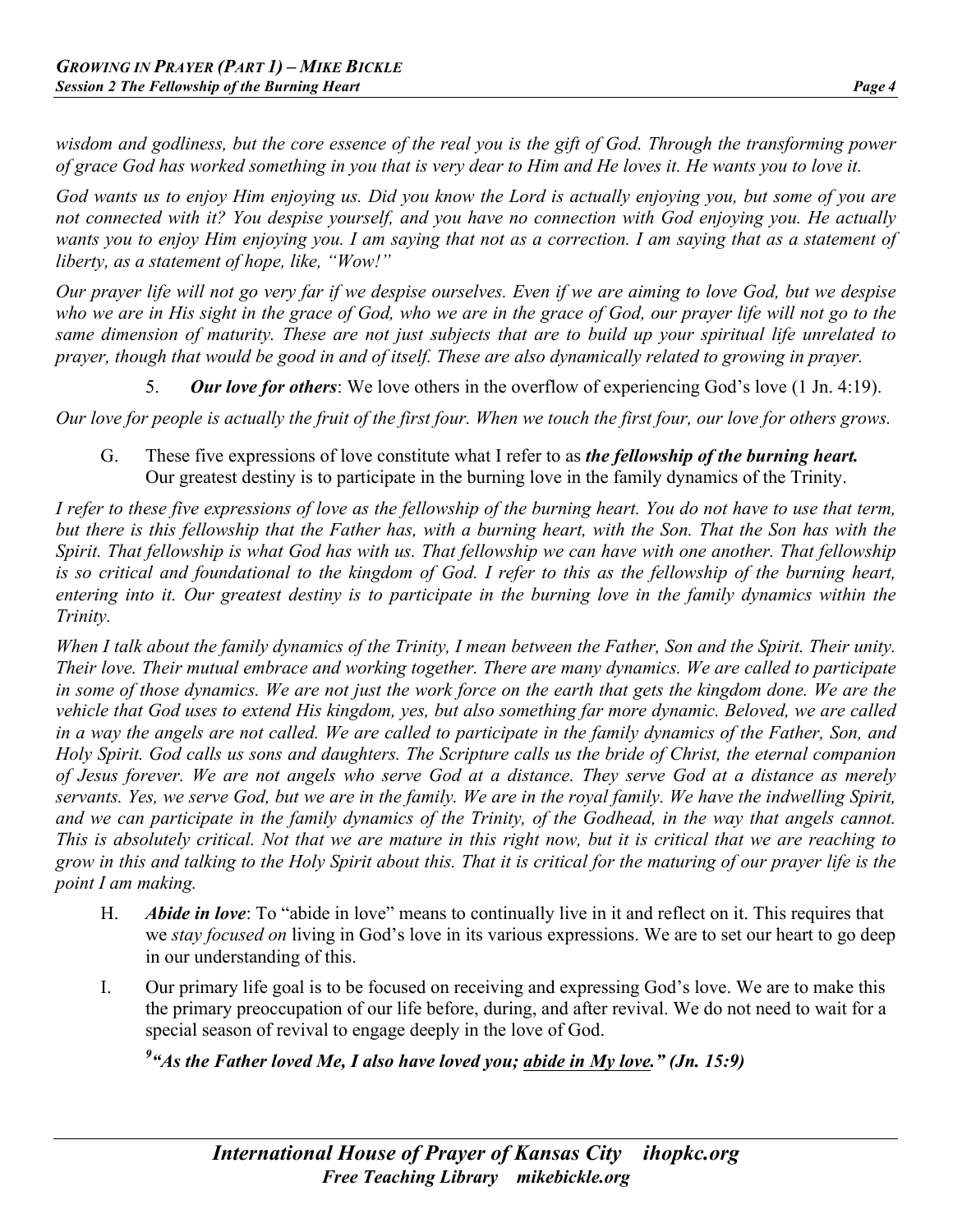*Our primary life goal is to be focused on receiving and expressing God's love. In John 15:9, Jesus said, "As the Father loved Me"—in the same intensity the Father has loved Me—"I have also loved you. Abide in this love." That phrase, abide in this love, is essential. In other words, focus on it. Make this the primary occupation of your spiritual life. You and I have a number of assignments in our lives. When I think of my life, I have several assignments I am to do in the kingdom. The primary assignment is always to abide in love. That does not just mean to love; it means study it. Focus on it. Grow in it. Do not ever outgrow your focus on this subject.* 

*Jesus is saying, "Lock into this reality. Abide in My love." I want to challenge you to talk on this subject often. Pray about it. Study it. Fellowship around it. That is one aspect of abiding in it. It also means to live in it, to experience it. We will experience it somewhat related to how we study it out, how we talk about it, and how we pray about it. I want to encourage you to talk much about this subject. Do not ever outgrow this topic in your study. Some people want to get to the deeper stuff. This is the deepest subject that you will ever study. I believe this is one of Jesus' most important commandments, not that we have to list the importance. "Abide in My love." Search it out. Study it. Stay focused on it. Pray about it. Talk about it. Share it with others. Seek to walk in it. Seek to experience it. That is not just something we will do in this age. We will be abiding, locked into this subject, even in the age to come with a resurrected body.*

J. The essence of eternal life is to know God, which is more than just information, and speaks of experiential knowledge. Salvation is much more than escaping hell; it is an invitation to fellowship with God (1 Cor. 1:9; 1 Jn. 1:3), to participate in *the fellowship of the burning heart*.

#### *3 "This is eternal life, that they may know You, the only true God, and Jesus Christ." (Jn. 17:3)*

*The essence of eternal life is to know God. To know God is much more than just information about God, but includes experiential knowledge. Jesus said, "This is eternal life"—this is the essence of eternal life—"that you might know"—you might experience—"God. Know Him." Again, it is more than information, though information is important. Our heart knowledge grows somewhat out of our head knowledge. Head knowledge is not bad at all. We fill our mind and renew our mind with the Word. The Holy Spirit touches and marks our heart with it.*

*Salvation is so much more than escaping hell. I know that you know that. It is an invitation to participate in the fellowship of the burning heart. When we are offering salvation to somebody, and we are saying, "Come and be saved," we are not just saying skip hell and go to heaven. We are saying, "Enter into the family dynamics of the Godhead. Enter into the fellowship of the burning heart." We are offering so much more than escaping hell and having a little bit better circumstances in this life.*

*That is how a lot of folks present salvation. "Get forgiven and get out of hell." That is foundational. That is important, but then they say, "If you give your life to Jesus, He will touch your life and your life will get a lot happier." Sometimes new dynamics happen in our lives that do not always make our lives easier. A lot of times the gospel is presented as "How to make your life happier in this age. Obey Jesus' leadership."*

*I say that there is a lot of truth in that. Our life does certainly get blessed and happier, but there are other dynamics that come with it as well that are not so easy on the flesh. We want to understand salvation as a call to participate in these family dynamics of the Godhead, to participate in the fellowship of the burning heart.* 

K. Examples include the disciples at Emmaus (Lk. 24:32) and John the Baptist, a burning lamp (Jn. 5:35) who prophesied of a baptism of fire (Lk. 3:16) that was seen at Pentecost (Acts 2:3).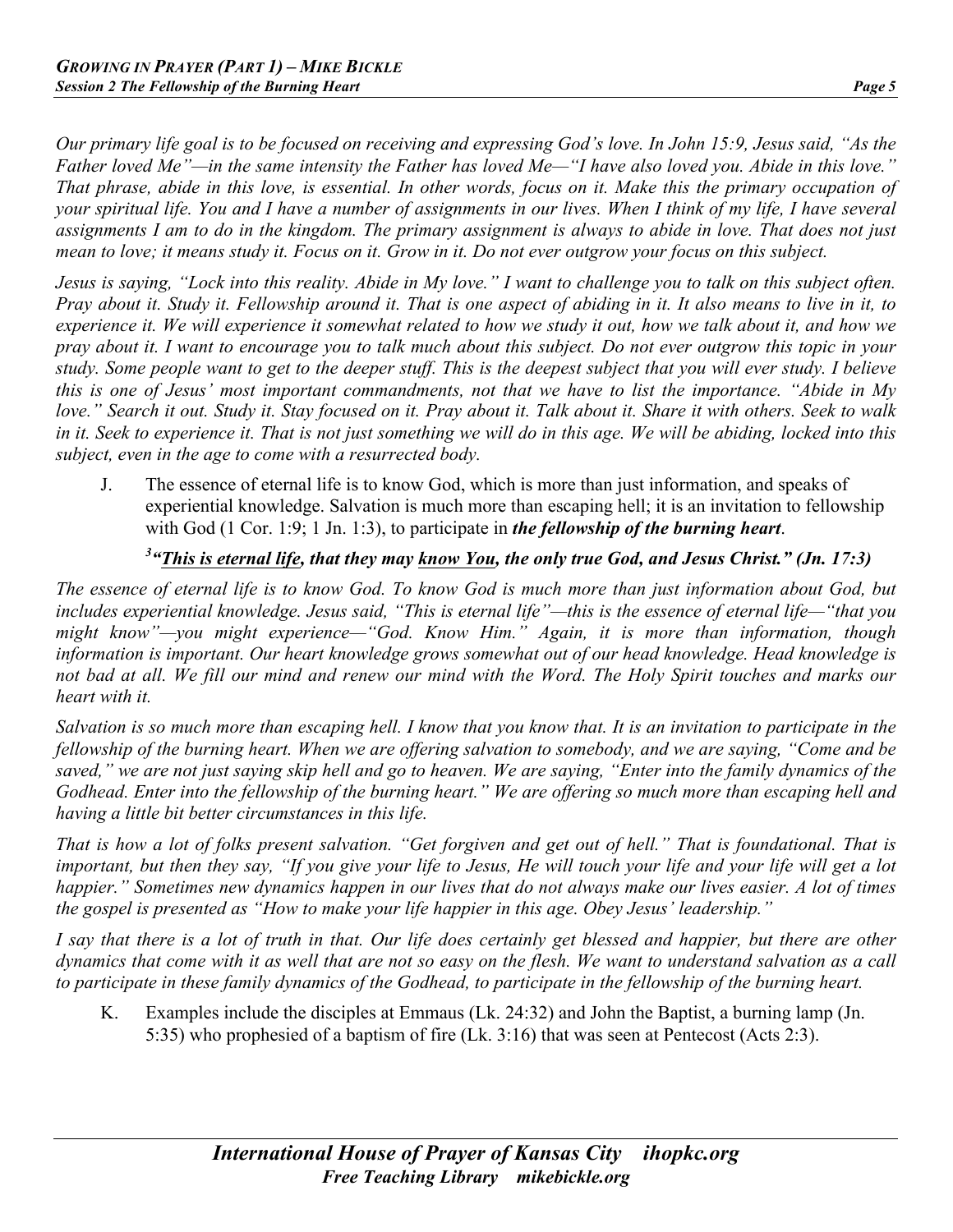#### **II. GOD'S LOVE FOR GOD**

*We are going to go through and cover the same area again. I have given the introduction. I will make a few points and skip most of the notes here. Let's look at all five of them again. Some of them I will mention really briefly.*

A. The first expression of perfect love is found in the relationships within the Trinity. The Son loves the Father (Jn. 14:31), and the Father loves the Son (Jn. 3:35; 5:20; 15:9; 17:23).

*The first expression of perfect love, the first expression of this burning love is in the relationships of the Trinity. It is in the way the Father loves the Son, the way the Son loves the Spirit, etc.*

- B. There is one God who forever dwells in three distinct persons, who are coequal as divine persons. The Father, Son, and Holy Spirit each fully possess all of God's attributes. Each person is different from the others in function and authority in their work, which is fully unified.
- C. The way that God loves within the Trinity is the *only* way He loves us. He *always* loves in fullness. His love never diminishes or grows because it is infinite in measure and eternal in duration. He does not love us with only part of His love, for that would deny His character.

*The way that God loves God is the only way He loves, meaning His love is always wholehearted love. God does*  not love in any way less than wholehearted. God cannot love ninety percent. He only loves fully. He never *denies any of His attributes when He exercises others. Everything He does He does from a foundation not just of love, but of wholehearted love. The way the Father loves the Son is the only way He can love you because He cannot deny part of His character to love you. That is the way God loves. He always loves in fullness.*

*His love never diminishes. His love never grows. Like when He loves you, then He loves someone else on the other side of the world, His love for you does not diminish. Like, "I am loving her over there in another country. I am really kind of overtaxed right now. My bandwidth is really full. I will get back to you. You are dear to Me, but I will get back to you." No, He does not diminish His love for you when He loves another.*

*He never grows in love. Jesus, a million years from now, is not going to make a grand announcement, "Hey, it*  has been a great year this year. I grew in love this year." That is never going to happen. He dwells in perfect, *eternal, wholehearted love. That is who He is, and He never changes. He cannot change. If He changed, He*  would deny the truth of who He is. His love is infinite in measure and eternal in duration. Infinite: it cannot *increase. Eternal: it lasts forever. He will love you this intensely a billion years from now. He does not love us with part of His heart, part of His love. That would be to deny some of His own character.* 

D. The union in the Godhead reveals the nature, quality, and intensity of His love. The relationships in the Godhead are the *model* and *source* whereby we relate to God and others. They give us a picture of what perfect love is, of how He relates to us, and how we relate to Him.

*The relationships within the Godhead—again the Godhead is Father, Son, and Holy Spirit—are the model of how God loves us, and also the model of how we love God. We find particularly in the gospel of John—more than that, but that is where most of the information is—we get insight into how the Father and Son relate to each other, some very significant insights. The relationship of Father and Son, Father to the Holy Spirit, and the Holy Spirit to the Son, and the Son to the Holy Spirit is the model of how we relate to God and even how God relates to us. There are dimensions that are uniquely "God to God," but many of the ways that God loves within the Godhead, He loves us that way as well.*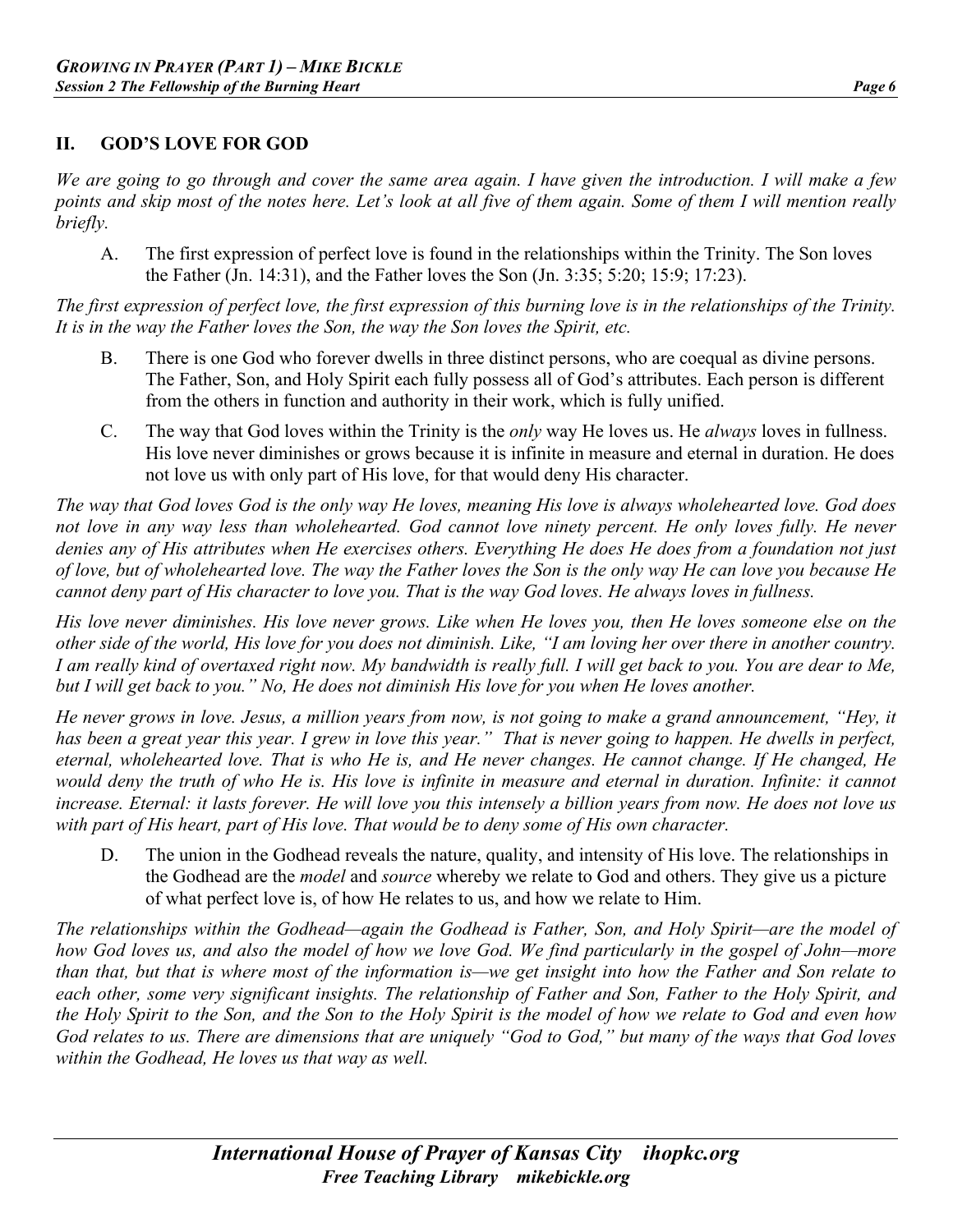E. Jesus has joy and enthusiasm in His love for the Father. He is moved in loving the Father and being loved by Him. Jesus is not bored in His relationship with the Father. One implication of this is that Jesus' enjoyment of His relationship with His people is an expression of how He enjoys His relationship with His Father.

*For example, Jesus has joy and enthusiasm in His love for the Father. He is moved in loving the Father. He is moved in being loved by the Father. When the Father loves Jesus, it moves Him. When Jesus loves the Father, it moves Him. In other words, Jesus is never bored in the relationship with the Father. Never. He has joy in it. He has enthusiasm. He loves being loved by the Father, and He loves loving the Father.*

*Here is the good news. He loves you in the same way. He has enthusiasm in loving you and being loved by you. Though our love is weak and frail even in the grace of God—because of the weakness of our flesh, the way we walk out our love is weak and the grace of God is strengthening us over the months and years—yet He is enthusiastic about our love for Him. He is not looking at it and saying, "Well, you call that love? Are you kidding Me?" That is how people relate to people many times, but He has joy and enthusiasm in loving you and in being loved by you.* 

*This is a practical implication of understanding some of the truths about the Trinity. When I know how the Father loves the Son and the Son loves the Father, it is an insight into how He loves me and I love Him. Some people say, "I do not really do that 'study the Trinity' stuff. It is kind of theological and difficult." It is true that many of the theological presentations on the Trinity are complicated and difficult. However, there are some on the Internet and out and abroad which are really helpful and kind of pick the low-hanging fruit. They tell you the practical things. I encourage you to spend some time studying the Trinity and how the Father, the Son, and the Spirit relate. Number one, it is glorious in itself. It is fascinating to behold in and of itself. It leads to us glorifying God and seeing the very worth of Jesus and the worth of the Father and the Spirit. Also, it is really practical in stirring up our own hearts.*

#### **III. GOD'S LOVE FOR HIS PEOPLE**

A. Jesus declared that He loves the redeemed with the same intensity with which His Father loves Him (Jn. 15:9). He said that the Father also loves the redeemed with this same intensity (Jn. 17:23). Father, Son, and Spirit love the redeemed with all Their heart, mind, soul, and strength.

#### *9 "As the Father loved Me, I also have loved you; abide in My love." (Jn. 15:9)*

*23"…that the world may know that You…have loved them as You have loved Me." (Jn. 17:23)*

*We are looking at the second of the five expressions. I am pointing out what I believe are two of the most dynamic statements in the whole of the Bible. Two of the most dynamic statements made by the lips of Jesus. We already looked at one. We are going to look at a second one.*

*John 15:9, "As the Father loved Me,"—He is talking to the twelve disciples—He says, "In the way the Father loved Me, that is the way I love you.*" He knew that night they would all deny Him. Jesus was not living in *idealism. He was not saying, "I love you because I think you guys really have it together. You are the kind of guys I want to hang out with." It was more than that. He said, in effect, "I love you in the way the Father loves Me. I want you to know that all of you will deny Me tonight, but that does not change anything I just told you."* 

*Beloved, is that good news or is that good news? I mean we have it made. Life is hard, there are challenges, difficulties, and setbacks, but He loves me the way He loves the Father and in the way the Father loves Him. Oh my goodness! In the same way the Father loves Jesus, Jesus loves me! I do not like difficult circumstances. I do not like setbacks and challenges, but no matter what I have it made. So do you. If you are a believer and you are*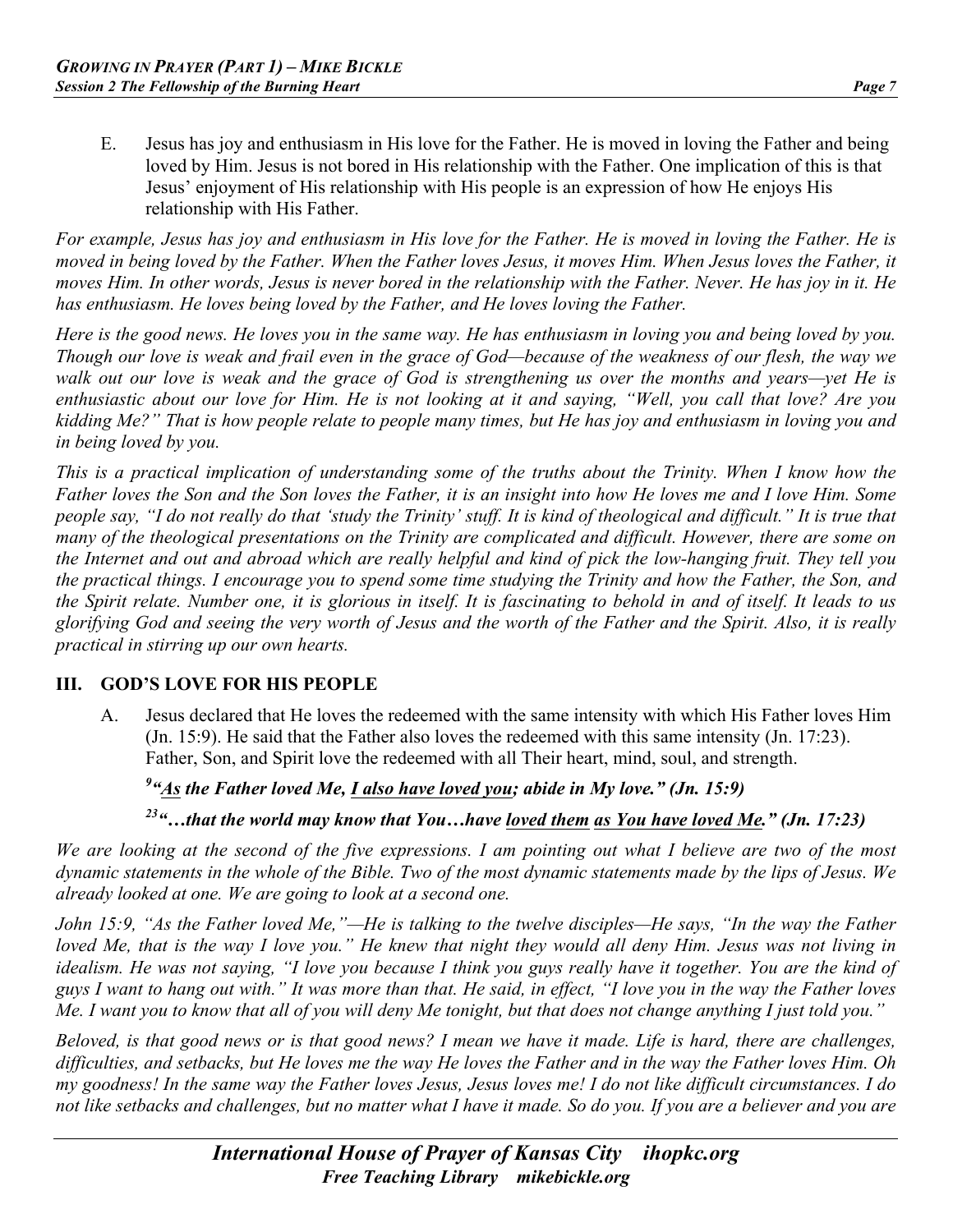*a new creation in Christ, I am telling you that you have it made. If we lock into this, and we abide in it—in other words we focus on this truth. We abide in it. We stay locked in on it—it will change your inward life.* 

*He did not end it in John 15:9, "As the Father loved Me that is how I have loved you." In John 17:23, He said, "That the world may know that You have loved them." Jesus is praying now to the Father. "The world will know one day"—it is talking about in the Millennial Kingdom when this comes to full expression—"The world will know, literally the nations of the world will know that, Father, You love them in the same intensity that You loved Me." Not only does Jesus love you in the way the Father loves Jesus, the Father loves you in the way the Father loves Jesus. Jesus loves you in the same intensity the Father loves Him. The Father loves you in the same intensity the Father loves Jesus. Fantastic! God loves with all of His heart. Can you imagine He loves you with all of His mind, all of His strength?*

B. Love, by definition, demands an expression—to be shared and multiplied. God wanted others to experience the joy of the Trinity's experience of perfect love. He created human beings to participate in this glorious fellowship because *He is love*. God does not lack anything; He has no need. He did not create humans because He was lonely or discontent or had an emotional need.

#### **IV. OUR LOVE FOR GOD**

A. The Spirit's first agenda is to establish the first commandment in first place in us (Mt. 22:37-38). He loves us with all His heart and wants us to respond with all of our love. He wants us to bring our "all" into the relationship, not because He feels lonely and rejected when we love others, but because *He is wholehearted love*. He is worthy of our love. It is His inheritance to receive our love. We will only enter into our full inheritance (destiny) as we love God with all of our heart.

*God loves us with all of His heart, and He wants us to respond with all of our heart. He wants us to bring our all into the relationship. I love it how Dana Candler says it, "Though our love is small, He wants our all." It is not the measure of our all. It is the fact of our all. In our weakness and brokenness, we bring our all into the relationship. He brings His all into the relationship. It is really different, but it makes us equally yoked in love. Our all is small, but we are bringing it to the relationship. He says, "Yes, we are equally yoked." His capacity is infinitely beyond ours, but we are bringing our whole capacity into the relationship.* 

*God does not want us to love Him with all of our heart because He feels lonely. Some people think, "Well, God really needs us." No, God delights in us. He is not lonely at all.*

*The Father, Son, and Spirit are fully satisfied in the fellowship they have with one another. They are not lacking and thinking, "I am a little lonely. Why don't we create some humans because we feel a little lonely and a little empty." That is not at all what is happening.*

*The love God possesses demands to be multiplied. Love, by definition, demands multiplication. Love, by*  definition, demands to be shared. That is the definition of love. He is love. He is compelled by love to share the *overflow of who He is and multiply that love. He is not loving; He is love. He does not call us to love because He feels a little rejected, a little lonely, "I wish you guys would give Me a little attention. I feel a little lonely up here." That is not it at all.*

*He wants us to love in a wholehearted way because He is wholehearted love. That is why. That is who He is. Again, when I grasp this it helps me shake off the slumber and some of the dullness and remember, "Wow, this is what I am about." Prayer is the dialogue. We pray in terms of declaring our joy in who He is and the worth of who He is. We pray in giving our hearts to Him. Those are parts of prayer. We pray to release His power into*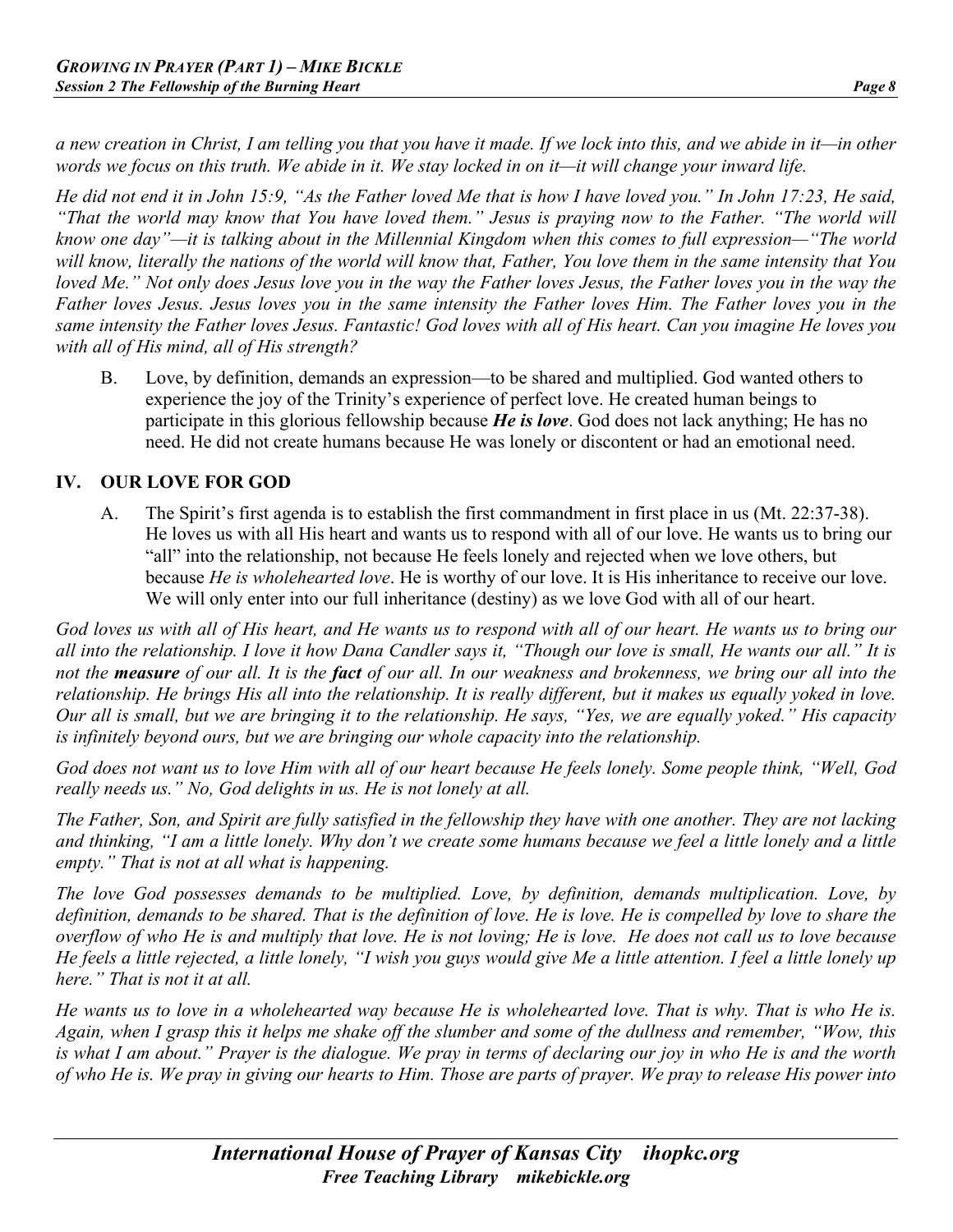*the created order. There are several dimensions of prayer. At the very center of it is this love dynamic that motivates prayer and gives us confidence to pray.* 

- B. The Holy Spirit imparts God's very own love to His people (Rom. 5:5). We will not love God more by *trying to love harder*, but by *seeing more* of His love for us.
- C. Jesus defined loving God as being rooted in obedience (Jn. 14:15, 21, 23; cf. Deut. 6:1-9).

*15"If you love Me, keep My commandments." (Jn. 14:15)* 

*This is important that Jesus defined loving God as rooted in the spirit of obedience. It does not mean that our obedience is mature, but that we have set our heart to obey. There is no definition of love for God in the Bible that is separated from the spirit of obedience. Some folks imagine and even declare that they can love God on their own terms, meaning by their own definition. They think they can have sentiment for God without setting their heart to obey Him. The Bible does not call that love.*

*You can have religious sentiment. You can have feelings in a worship service. If in our heart we are not committed to walk in obedience, we do not truly love God. Again, we fail in our obedience. Our obedience is weak. I am not talking about our track record, how well we do. I am talking about the setting of the heart to obey. It is, "Lord, I want to obey You. I set my heart to obey You in this." We stumble and fail, we receive His forgiveness, we push delete, we declare war on the area we stumbled in, and we recommit ourselves to obey.* 

*We are never at peace with compromise in our hearts, as in "I am going to live in sin for a while and take it from there."*

*The Lord says, "No, that is not loving Me." It is the setting of the heart to obey. That is an essential part of love. Again, our obedience is weak, therefore our love is, but our love is still real. When our love is weak, it is still real. It is still genuine. Do not wait until you mature in obedience to imagine you are loving God. You are loving God each step of the way. A brand-new believer with a lot of darkness in their lives still, a lot of areas the Holy Spirit is going to clean up with them over the weeks, months, and years ahead, loves God with all their heart the day they are saved. The Lord says, "I will take it. This is good. To the best that you know you are giving Me your all."* 

*It is like that microscope. You clean up. You put that microscope slide underneath the little lens there. You think you have it clean, and all of a sudden the Lord turns it up 100x power. You think, "Whoa, where did that dirt come from?" You get that cleaned up. He turns it up 1000x power. "Whoa, where did that dirt come from?" It was always there. He increases the light He gives us so we grow in our capacity to love Him as we grow in our capacity to obey Him.* 

D. *The spirit of liberty*: Liberty is found in the fellowship of the burning heart—it is being liberated on the inside to feel and express God's love. It is being liberated from the spirit of condemnation, rejection, lust, dullness, and boredom. It is not about having freedom to live in compromise, e.g., "engaging in parties" that other believers do not feel right about engaging in. It is having freedom to live with an exhilarated heart as we encounter God's heart in our daily walk.

# **V. OUR LOVE FOR OURSELVES**

*The fourth expression of the burning heart is also critical to growing in prayer. You cannot skip these truths and grow in prayer to the same measure. You can still grow in prayer some, but not to the same measure. That is why it is at the very beginning of the course that I wanted to lay out this foundational truth about prayer related to the love of God.*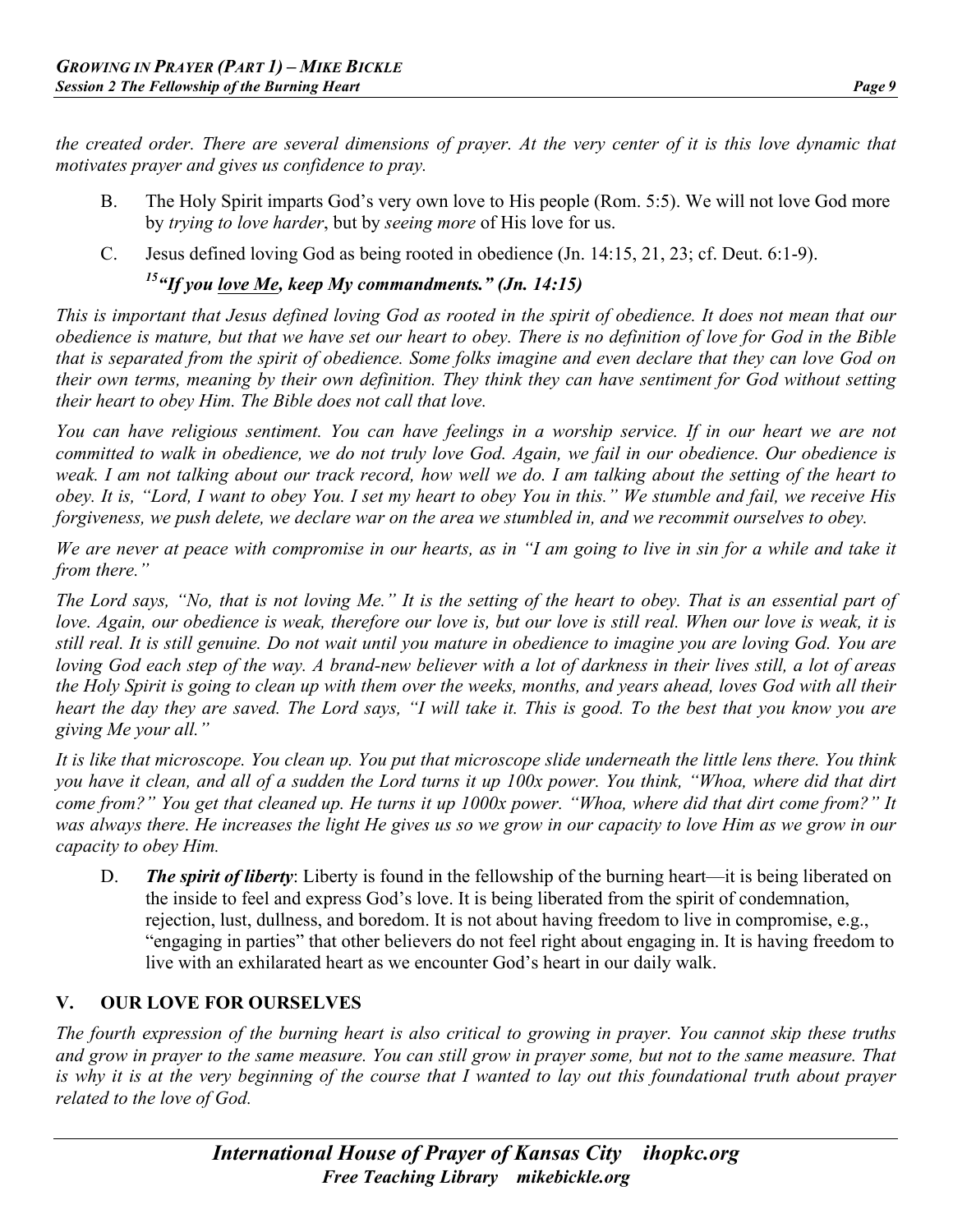A. The redeemed are to love themselves in God's love and for God's sake. We love ourselves through the lens of the revelation of Jesus, His cross, and our great worth to Him. We have received the very gift of God's righteousness (2 Cor. 5:21). We have indescribable value and worth to Jesus. Seeing this changes the way we feel about God, our life, and others.

# *39"And the second is like it: 'You shall love your neighbor as yourself.'" (Mt. 22:39)*

*The redeemed are to love themselves in God's love and for God's sake. Jesus said, "Love your neighbor as you love yourself." Do not forget that phrase, as you love yourself. We are to love ourselves through the lens of the revelation of Jesus. What He is like, who He is. The lens of what He accomplished on the cross. The lens of our great worth to God. Do you know how much you are worth to God? You are worth a lot more to God than you are to yourself. Somebody says, "Well, I just really love myself."*

*Jesus could say, "I love you far more than you love you. I want you to enter into the way I love you."* 

*We have received the very gift of God's righteousness. What an extravagant commitment that God has made to us in giving us His own righteousness! We have indescribable value and worth to Jesus. Seeing this changes the way we feel about our life. We feel differently about our life when we identify and receive the way God sees us and values us in Christ.* 

B. Seeing ourselves and our new identity, destiny, and worth in God's love empowers us to love ourselves in God. We will never love others more than we love ourselves in the grace of God.

*By seeing ourselves in Christ, we see our new identity. That is how God sees us. We need to see our new identity in Christ, our new destiny, and our worth to God. By seeing this, we are empowered to love ourselves by the Holy Spirit. Beloved, you will never love other people more than you love yourself in the grace of God.* 

C. The Bible calls us both *to love ourselves* (Mt. 22:39) and *to hate our lives* (Lk. 14:26). *We love who we are in Christ*—our new identity in Christ and what we do in God's will. *We hate our lives*—who we are outside of Christ and what we do outside of God's will.

*There is a paradox. The Bible calls us to love ourselves in the grace of God, but to hate our lives outside of the will of God. We are to hate what our life is outside of the will of God. That is, what we would do outside of His will, we are to despise it and say, "No, I do not want that."*

*Who we are in the grace of God, we love. I can love who I am in the grace of God, yet be sorrowful for some of the things I have done outside of the will of God. I am sorrowful for what I have done, but I love who I am in His grace. I am talking to sincere believers who are seeking to obey Him. They are enjoying the Lord enjoying them.* 

*We are to love who we are in Christ. We are to love our new identity in Christ. We are to love what we do in the*  will of God. That is a big point, to love what we do in the will of God, because most of what you and I do in the *will of God is very small and weak. Even giving somebody a cup of cold water in the name of the Lord. We look at it and say, "It does not really matter." We serve somebody, we bless somebody, we bless our enemies, we pray in secret, we give in secret, and nobody notices, nobody cares. They might even criticize you for the way you are serving them. Most of your service is weak, small, and out of sight. We can look at it and say, "I am not even going to do it. It is not even worth it." That is despising what you are doing in the will of God. That is what I am talking about right there.* 

*I have heard people say, "I gave all these years to do this or that, and I wasted it all." Not if you did it for God, you did not waste it. "I was involved in this ministry or that ministry, and I did not get anything back that I thought I was going to get." If you did it for God, then your deeds are alive and well in the heart of God*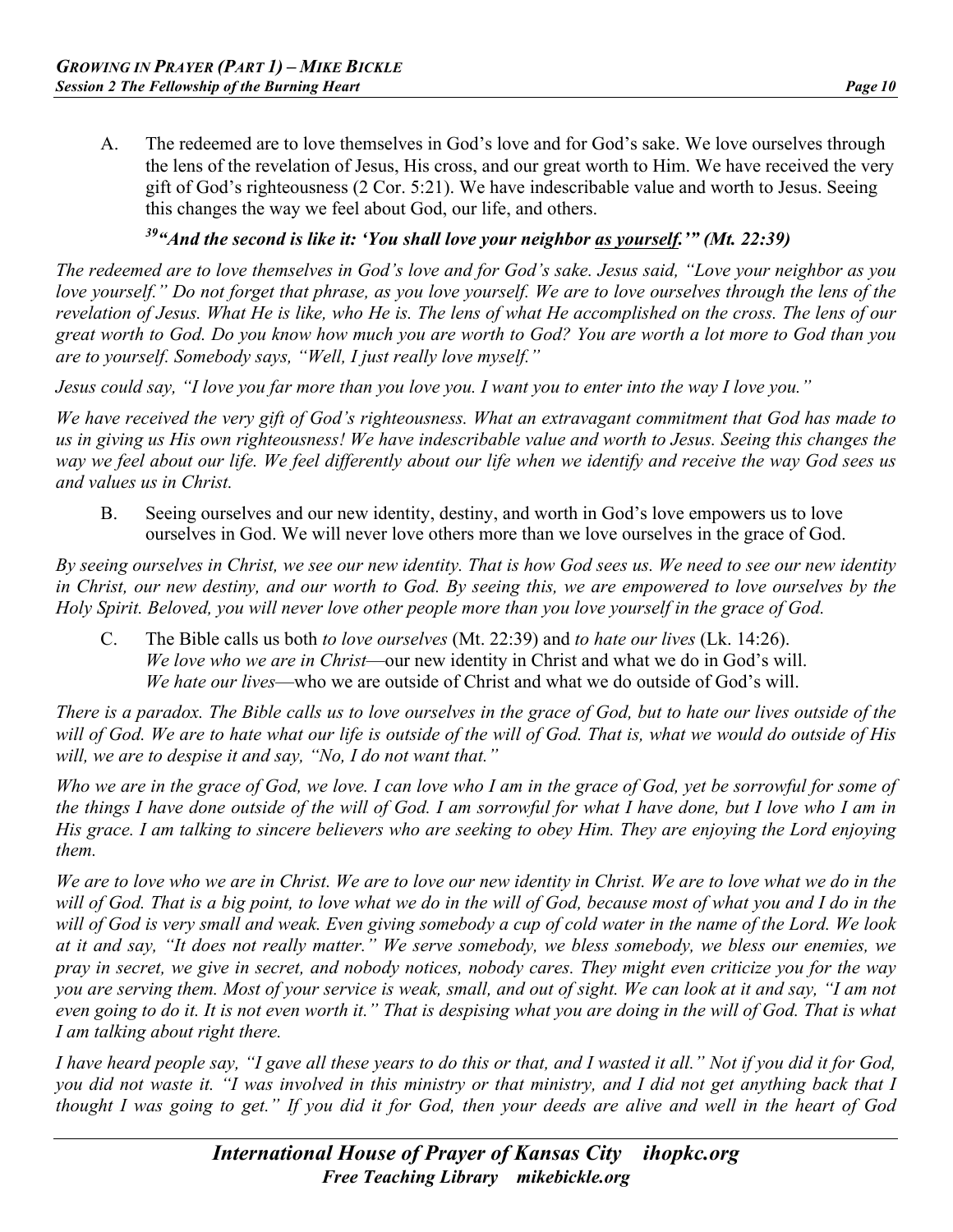*forever. You never waste any investment of time and money when done in the will of God in God's eyes. If you are doing it to gain some recognition or to gain some benefit—and that is not a horrible thing that you want to gain some recognition and some benefit. That is a normal thing, but if that is your motive—you can get really burned out in serving and you can really despise your serving. "It is so small, it is so weak. Nobody notices what I am doing. It hardly impacts anybody. I encouraged a couple people today, a few conversations. So what?"*

*God says, "Are you kidding? I have that recorded in My books forever."* 

*Beloved, do not despise your destiny, your identity, or what you do in the will of God. Do not despise it. Do not underestimate its value. Some believers are only excited about what they will do one day that they think will be a big thing. They are enduring today. They think, "These are years of preparation. I will endure the preparation. One day I will do something really big." That is a really bad mindset. That will get you into burn out and bitterness every single time. I have watched this for forty years, people serving hard today with the thought that what they will be doing five, ten, twenty, thirty years later will be really amazing. They get there, five, ten, and twenty years later, and it is not what they thought. They are angry with God, they are angry at the church, and they are angry with the ministries they were serving. Beloved, serve God in joy and delight in the smallness of today because it matters to God today.* 

*The fact that it is preparing you for something tomorrow is still true, but I am not pouring myself out today because I am waiting for a breakthrough tomorrow. I am waiting for a breakthrough tomorrow, but I am doing what I am doing today because today is good to obey God. It can be little. It can be weak. It can be out of sight, but God sees it, and it moves Him.* 

D. Bernard of Clairvaux called it *loving ourselves for His sake*—being jealous to be all that He called us to be, for His sake. Jesus does not want us to walk in false humility, which minimizes how much *He enjoys loving us* and His desire for us to *enjoy being loved by Him.* We magnify Jesus as we love ourselves in agreement with His love for us and honor His "investment" in us.

*Bernard of Clairvaux was a monk in the twelfth century in France. Clairvaux is a city in France. He was one of the most influential men in the twelfth century in all of Europe and was really focused on prayer and intimacy with God. He wrote this statement about loving ourselves for God's sake. To be jealous to be all that God has called us to be for His sake. Meaning, be everything He has called you to be. That does not necessarily mean bigness. It might be bigness, but have that focused connection to God, that life of obedience, and be all that you can be for His sake. Beloved, that is a beautiful thing to do: to love this and not despise it, and not to like it only if it is big, but to love it because God loves our obedience. We want to be all that we can be for His sake.* 

*Jesus does not want us to walk in the false humility that minimizes how much He enjoys loving us. He wants us to enjoy being loved by Him. We magnify Jesus as we love ourselves in agreement with the way He loves us. I want to say that again. You are actually magnifying and glorifying Jesus by loving yourself in agreement with the way He loves you. We are honoring His investment in us.* 

E. Jesus delights in who we are in the grace of God. He wants us to love *the person* that He loves. He wants us to enjoy how much He enjoys us—to delight in how He delights in us.

*4 But you shall be called Hephzibah…for the LORD delights in you…5 And as the bridegroom rejoices over the bride, so shall your God rejoice over you. (Isa. 62:4-5)*

*19He delivered me [David] because He delighted in me. (Ps. 18:19)*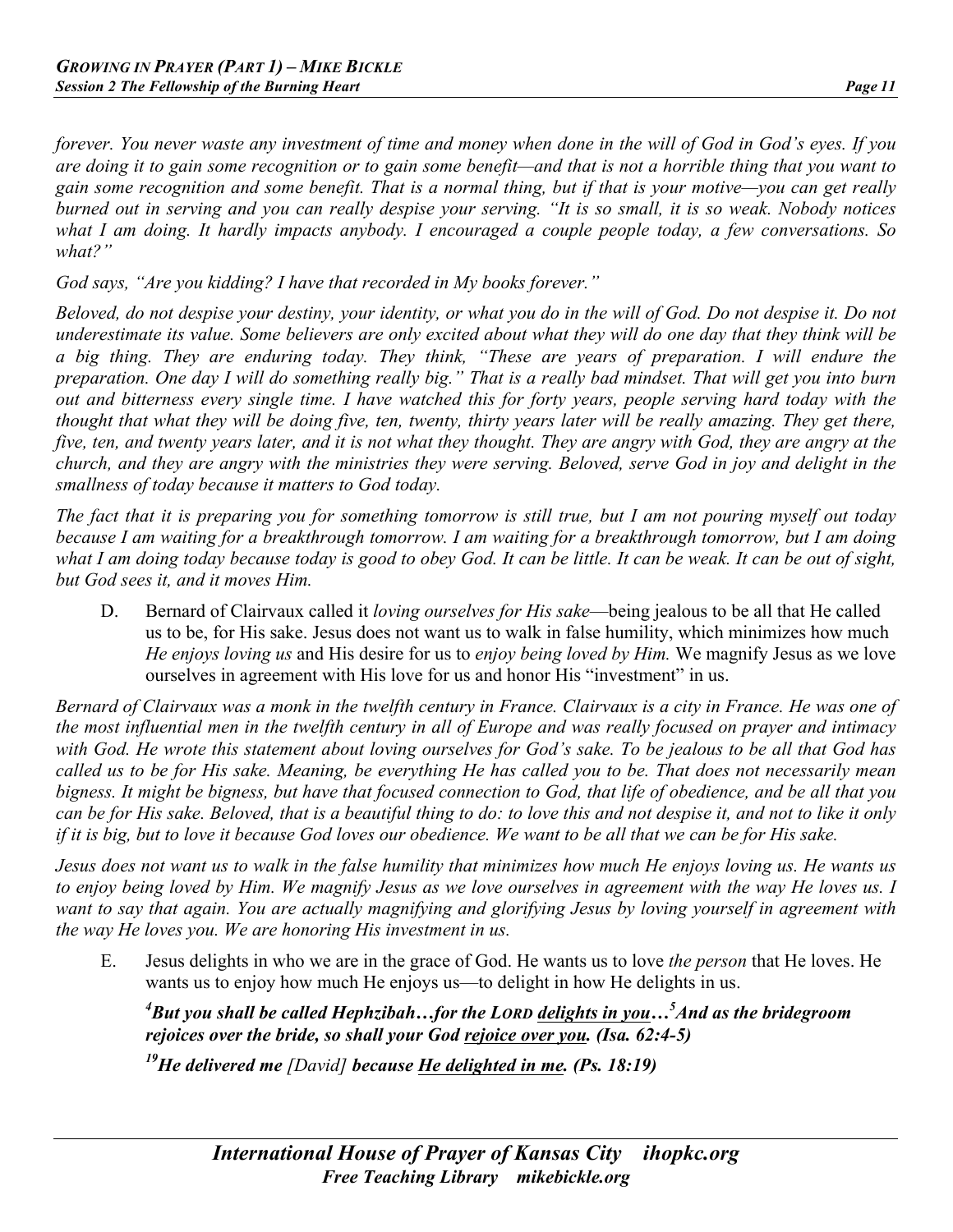*Jesus delights in who we are in the grace of God. In Isaiah 62:4, God said to name the people of God "Hephzibah." Call them Hephzibah. Hephzibah means "the Lord delights in you." Name My people "I delight in them." Name My people this, "I like them." Name My people this, "I rejoice in them" or "I enjoy them."*

*Beloved, your name is "God likes you." Your name in the Spirit is "God enjoys you." Basically He told the prophet, "Tell them that is what I call them. I want them to buy into this and agree with Me." He wants us to love the person that He loves. The person that He loves.* 

*We do not have wisdom in the full way we want. We do not have follow-through in the full way that we want. We struggle with issues. We fail and stumble, but we say in our spirit, "Yes, we love the gift of righteousness. We love who You are, Jesus. We want to obey You. We are stumbling. We are tripping."*

*He gets all of that. He says, "I love that person. I love that person. I really do love that person." Beloved, it will really change your prayer life when you love that person like He loves that person, if you do not at this time.*

*David understood this a bit. He said in Psalm 18, "God delivered me because He delighted in me," that is, because He liked me. Here is the context. Psalm 18 was written right after David was in Ziklag. Ziklag was sixteen months of compromise in his life. David repented of his compromise. His compromise was not in every area of his life, but he had an element of compromise in Ziklag. The day he was delivered from Ziklag, he said, "God delivered me because He liked me."*

*His team could have said, "He delighted in you? David, you have been in some compromise lately."*

*"I know, but the Lord delights in me. That is why He broke in and rescued me." What a glorious thing!*

F. We must receive what the Word says about the activities we perform in God's will, though many are small and go unnoticed by others. In fact, most of our love and service to Jesus consists of small acts, but they move His heart, and He will reward us forever for them. Eternal rewards are about Jesus expressing publicly how He feels about the way we love Him in this life.

*17"Well done…you were faithful in a very little, have authority over ten cities." (Lk. 19:17)* 

# *21"You were faithful over a few things, I will make you ruler over many things." (Mt. 25:21)*

#### *42"Whoever gives one of these little ones only a cup of cold water in the name of a disciple, assuredly…he shall by no means lose his reward." (Mt. 10:42)*

- G. *Ask the Holy Spirit to let you see what He sees and to feel what He feels when He looks at you.*  When we know that His eyes are on us, we feel no need of striving to get the eyes of people to recognize our accomplishments; we do not need the time and attention of the powerful and popular people, because we already have the love, time, and attention of the most glorious Man. C. S. Lewis wrote, "*True humility is not thinking less of yourself; it is thinking of yourself less.*"
- H. Self-hatred results in a deep sense of rejection that damages our ability to love and receive love. God desires to fully liberate our heart from self-hatred so that we do not wish we were someone else, but are genuinely thankful for being who He made us to be (with our own specific calling).
- I. Loving ourselves includes not despising our appearance, gifting, or ministry assignment, no matter how small it is. We thank Jesus for who we are in Him and for the unchangeable aspects of our appearance, abilities, personality, and life circumstances—family, parents, nationality, etc. The Lord wants us to enter into the feelings *He* has for us. Some believers need to repent of longing to have another's calling, gifting, family background, appearance, etc.